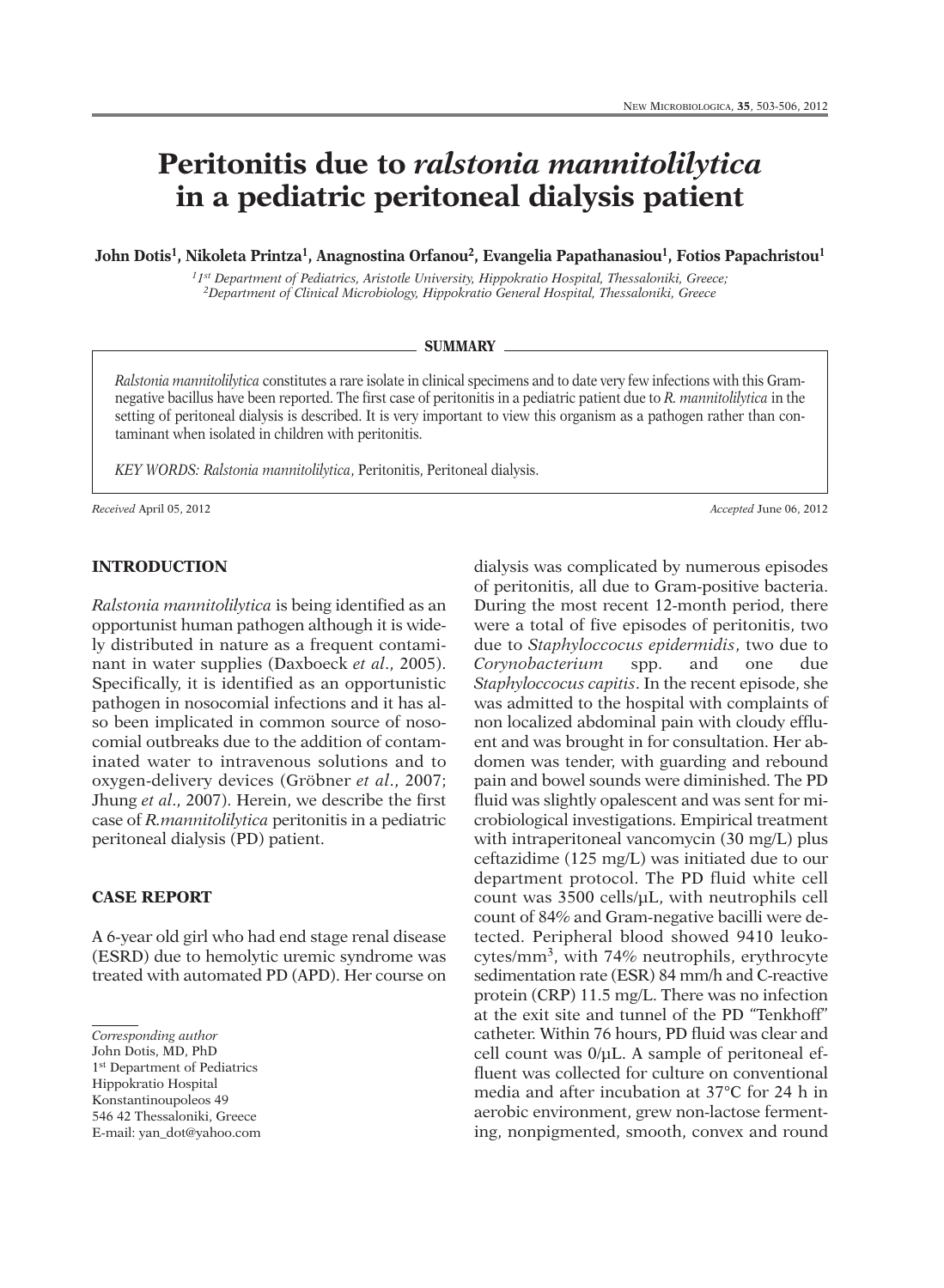colonies of Gram-negative rods that were catalase and oxidase positive (tablets; Rosco, Taastrup, Denmark) and esculin negative. Morphologically the rods were straight or slightly curved and motile with a single polar flagellum. They were resistant to desferrioxamine and colistin. Acid was oxidatively produced from glucose, lactose, mannitol, maltose, D-arabitol, Dxylose and L-arabinose but not with sucrose. Alkalization occurred on minimal mineral agar with acetate, butyrate, citrate, formate, fumarate, lactate, malate, malonate, serine, succinate, and β-alanine but not with acetamide, allantoin, maleate, tartarate, L-arginine and L-ornithine. No acid was produced from ethylene glycol with the nitrate and nitrite reduction tests being negative. In last, urease, pyrrolidonyl arrylamidase (Rosco), Tween esterase and phenylalanine deaminase were positive. The isolate was identified as *R. mannitolilytica* by a VITEK 2 system (bioMérieux, Marcy l'Etoile, France) and by conventional tests. Unfortunately, genome-based confirmation of *R. mannitolilytica* was not available. In vitro susceptibility testing was performed by Kirby-Bauer disc diffusion test on Mueller-Hinton agar according to NCCLS guidelines. From the antimicrobial agents tested, the required diameters for resistance, intermediate susceptibility, and susceptibility are given in parentheses for each one; aztreonam 30 µg (<16, 17-49, >50), ceftazidime 30 µg  $(<16, -16)$ , cefepime 30 µg  $(<18, -16)$ -, >18), ciprofloxacin 5 µg (<22, 23-24, >25), colistin 10  $\mu$ g (<10, 11-12, >13), imipenem 10  $\mu$ g (<17, 18-19, >20), levofloxacin 5 µg (<17, 18-19, >20) and meropenem 10 µg (<18, 19-23, >24). The isolate was found to be resistant to aztreonam, colistin and meropenem and sensitive to all other agents tested. Treatment with intraperitoneal ceftazidime (125 mg/L) was continued for a total of 21 days and the patient responded favorably without catheter replacement. However, the catheter adapter was removed and sent for culture with negative results. In addition, cultures of the patient taken from nose and hands shown negative result for the nose sample, but the hands sample was positive for *R. mannitolilytica.* After intensive hand hygiene with the use of a disinfection solution containing equal amounts of propranol and isopropanol (Sterillium® classic pure, BODE Chemie GmbH, Germany), hand culture became negative and remained negative. During

peritonitis the APD program was changed to continuous ambulatory PD (CAPD) temporarily and at the end of peritonitis episode switched again to APD. Throughout the peritonitis course, CAPD was continued without ultrafiltration problems. When reviewed one week and one month after the end of treatment, she was well without any signs or symptoms of peritonitis.

#### **DISCUSSION**

Despite the wide acceptability of PD as a dialytic modality of choice for pediatric patients with ES-RD, peritonitis remains a major complication and one of the most common causes of morbidity and treatment failure in such patients (Li *et al*., 2010). In children, as in adults, the most frequently encountered pathogens are Gram-positive organisms (40 to 60%), including coagulase-negative *Staphylococcus* followed by *Staphylococcus aureus* and *Streptococcus* spp. Gram-negative organisms, with the main representative being *Pseudomonas aeruginosa*, constitute the second most common cause of peritonitis (20 to 30%). Generally, the incidence of fungi is less than 5% (Li *et al*., 2010). Very rare cases have been reported of peritonitis due to *Ralstonia* spp. which are Gram-negative bacilli.

Species of the genus *Ralstonia* can be separated clearly into two genotypically and phenotypically distinct groups. Specifically, sequence analysis of the 16S rRNA gene indicates that two distinct sublineages are present within the genus *Ralstonia sensu lato* (Vaneechoutte *et al*., 2004). The *Ralstonia eutropha* lineage comprises *Ralstonia basilensis*, *Ralstonia campinensis*, *R. eutropha*, *Ralstonia gilardii*, *Ralstonia metallidurans*, *Ralstonia oxalatica*, *Ralstonia paucula*, *Ralstonia respiraculi* and *Ralstonia taiwanensis*. The other lineage, called *Ralstonia pickettii*, comprises *Ralstonia insidiosa*, *R. mannitolilytica*, *R. pickettii*, *Ralstonia solanacearum* and *Ralstonia syzygii* (Daxboeck *et al.,* 2005; Vaneechoutte *et al*., 2004). This genotypic distinction is supported by a number of phenotypic differences presented in Table 1. *R. mannitolilytica*, previously named *R. pickettii* biovar 3/"*thomassii*", infections in humans are reported to be infrequent. *R. mannitolilytica* has often being isolated from the respiratory tract of patients with cystic fibrosis (Coenye *et al*., 2002).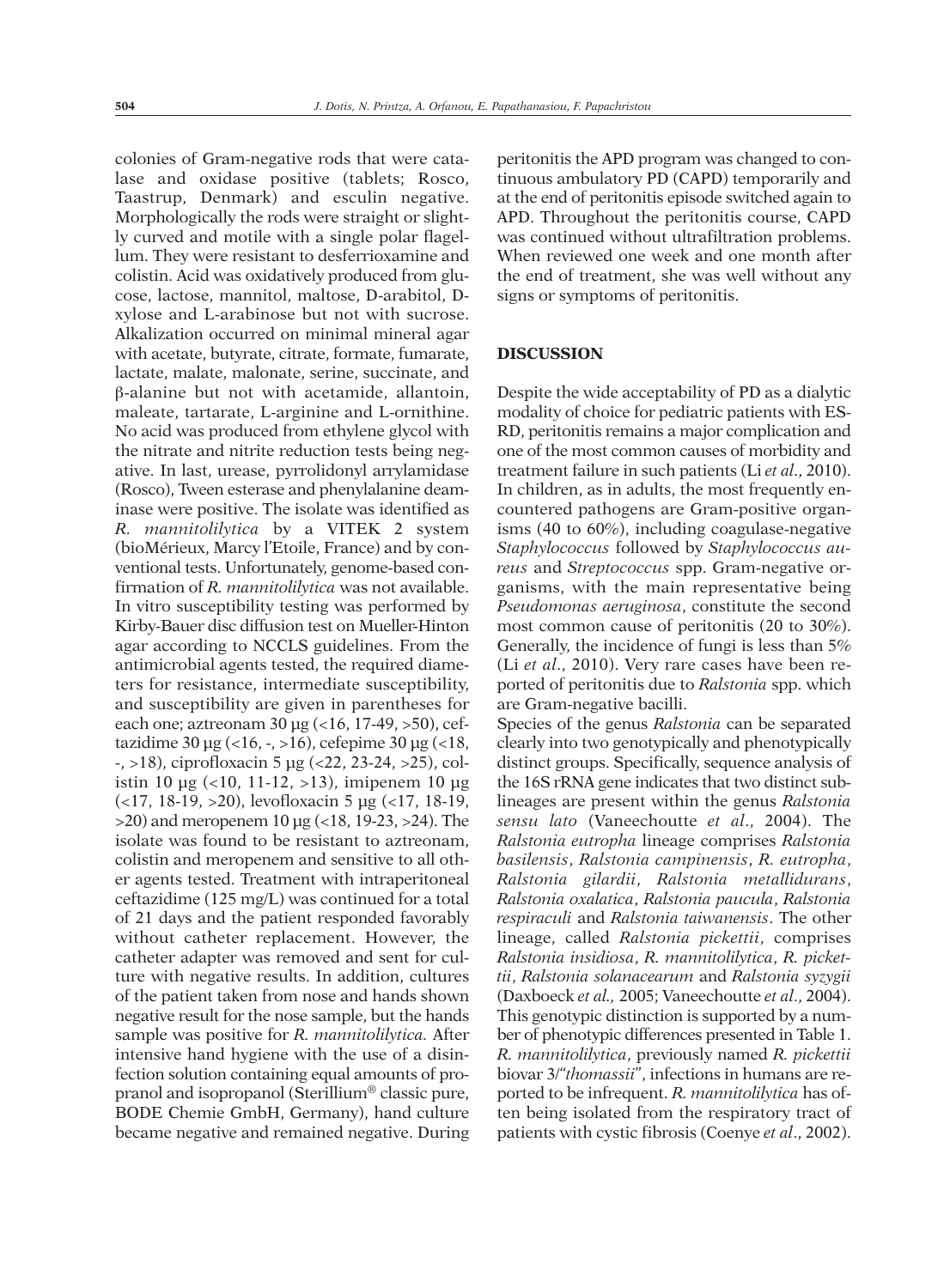| Characteristic                            | tolilytica               | lensis | nensis    | pha          | dii            | diosa        | R. manni R. basi- R. campi- R. eutro- R. gilar- R. insi- R. metalli- R. oxala- R. pau- R. picke- R. respi- R. solana- R. syzy- R. taiwa-<br>durans                               | tica           | cula         | ttii | raculi    | cearum | gii    | nensis       |
|-------------------------------------------|--------------------------|--------|-----------|--------------|----------------|--------------|----------------------------------------------------------------------------------------------------------------------------------------------------------------------------------|----------------|--------------|------|-----------|--------|--------|--------------|
| Flagellation                              |                          |        |           |              |                |              | Polar, Peritri-Peritri-Peritri-Polar, Polar, Peritri-Peritri-Peritri-Polar, Peritri- None None Peritri-<br>single chous chous chous single single chous chous chous single chous |                |              |      |           |        |        | chous        |
| Susceptibility to:                        |                          |        |           |              |                |              |                                                                                                                                                                                  |                |              |      |           |        |        |              |
| Colistin                                  | R                        | S      | S         | S            | S              | R            | S                                                                                                                                                                                | S              | S            | R    | S         | R      | R      | S            |
| Desferrioxamine                           | $\mathbb{R}$             | S      | NK        | $\mathbb{R}$ | $\mathsf{R}$   | $\mathbb{R}$ | N <sub>K</sub>                                                                                                                                                                   | N <sub>K</sub> | $\mathsf{R}$ | S    | NK        | S      | S      | $\mathbb{R}$ |
| Production of acid from:                  |                          |        |           |              |                |              |                                                                                                                                                                                  |                |              |      |           |        |        |              |
| Glucose                                   | $^{+}$                   |        |           |              |                |              |                                                                                                                                                                                  |                |              |      |           |        | $^{+}$ |              |
| Mannitol                                  | $^{+}$                   |        |           |              |                | <b>NK</b>    |                                                                                                                                                                                  |                |              |      |           |        |        |              |
| D-Arabitol                                | $^{+}$                   |        |           |              | NK             | NK           |                                                                                                                                                                                  |                |              |      |           |        |        |              |
| Production of:<br>Alkaline<br>phosphatase |                          | $+$    | $+$       | $+$          | $^{+}$         | $\ddot{+}$   | $+$                                                                                                                                                                              | <b>NK</b>      |              | $+$  | $^{+}$    |        |        | $^{+}$       |
| (Rosco)<br>Pyrrolidonyl<br>arylamidase    | $+$                      |        | $^{+}$    | $+$          | $-$ /+         | $+$          | $+$                                                                                                                                                                              | <b>NK</b>      | $+$          | $+$  |           |        |        | $^{+}$       |
| <b>Reduction of:</b><br>Nitrate           |                          | $-$ /+ | $^{+}$    | V            | V              | $+$          | $-$ /+                                                                                                                                                                           | $+$            |              | $+$  | $^{+}$    | $^{+}$ | $^{+}$ | $^{+}$       |
| Assimilation of:                          |                          |        |           |              |                |              |                                                                                                                                                                                  |                |              |      |           |        |        |              |
| 3-Hydroxybenzoate                         | $\overline{\phantom{m}}$ | NK     | <b>NK</b> | $^{+}$       | N <sub>K</sub> |              |                                                                                                                                                                                  | <b>NK</b>      |              |      | <b>NK</b> |        |        | <b>NK</b>    |
| Propionate                                | $^{+}$                   | NK     | NK        | $+$          | N <sub>K</sub> | $+$          | $+$                                                                                                                                                                              | N <sub>K</sub> | $+$          | $+$  | <b>NK</b> |        |        | NK           |

TABLE 1 - *Main differential phenotypic characteristics for Ralstonia mannitolilytica and other Ralstonia spp.*

S, sensitive; R, resistant; NK, not known; –/+, majority of strains negative; V, variable.

Additionally, it has been associated with catheterrelated bacteremia (Gröbner *et al*., 2007), eye infections (Daroy *et al*., 2011), and very rare as a cause of urinary tract infection (Daxboeck *et al.,* 2005), recurrent meningitis (Vaneechoutte *et al*., 2001), infection of a hemoperitoneum (Vaneechoutte *et al*., 2001), post-renal transplant infection (Mukhopadhyay *et al*., 2003) and infection in chronic obstructive pulmonary disease (Zong & Peng, 2011). Hospital outbreaks of *R. mannitolilytica* due to contamination of water, saline solutions or oxygen-delivery devices have also been reported (Gröbner *et al*., 2007). To our knowledge, this is the first case of *R. mannitolilytica* peritonitis in a pediatric PD patient in the English medical literature and confirms the fact that this opportunistic pathogen can cause infections.

The probable source of infection and the portal of entry in our patient seem to be obvious. The fact that hands culture was positive for *R. mannito-* *lilytica* indicates that contamination occurred via the hands. A previous study found that contamination of a respiratory gas humidification device had caused a national outbreak in the U.S. due to *R. mannitolilytica* in pediatric patients (Jhung *et al*., 2007). In another study, monoclonal outbreak of catheter-related bacteremia by *R. mannitolilytica* on two hemato-oncology wards was presented (Gröbner *et al*., 2007). These studies confirm that *R. mannitolilytica*, as already known for other *Ralstonia* spp., exhibit biofilm formation in plastic devices. In addition, the response of Gramnegative peritonitis in pediatric PD patients treated with empiric intraperitoneal ceftazidime seems to be often suboptimal (Li *et al*., 2010). However, in our patient after the appropriate treatment culture became negative and remains negative without the need for catheter removal, which is a common procedure after peritonitis due to Gram-negative pathogens (Li *et al*., 2010). In summary, *R. mannitolilytica* peritonitis asso